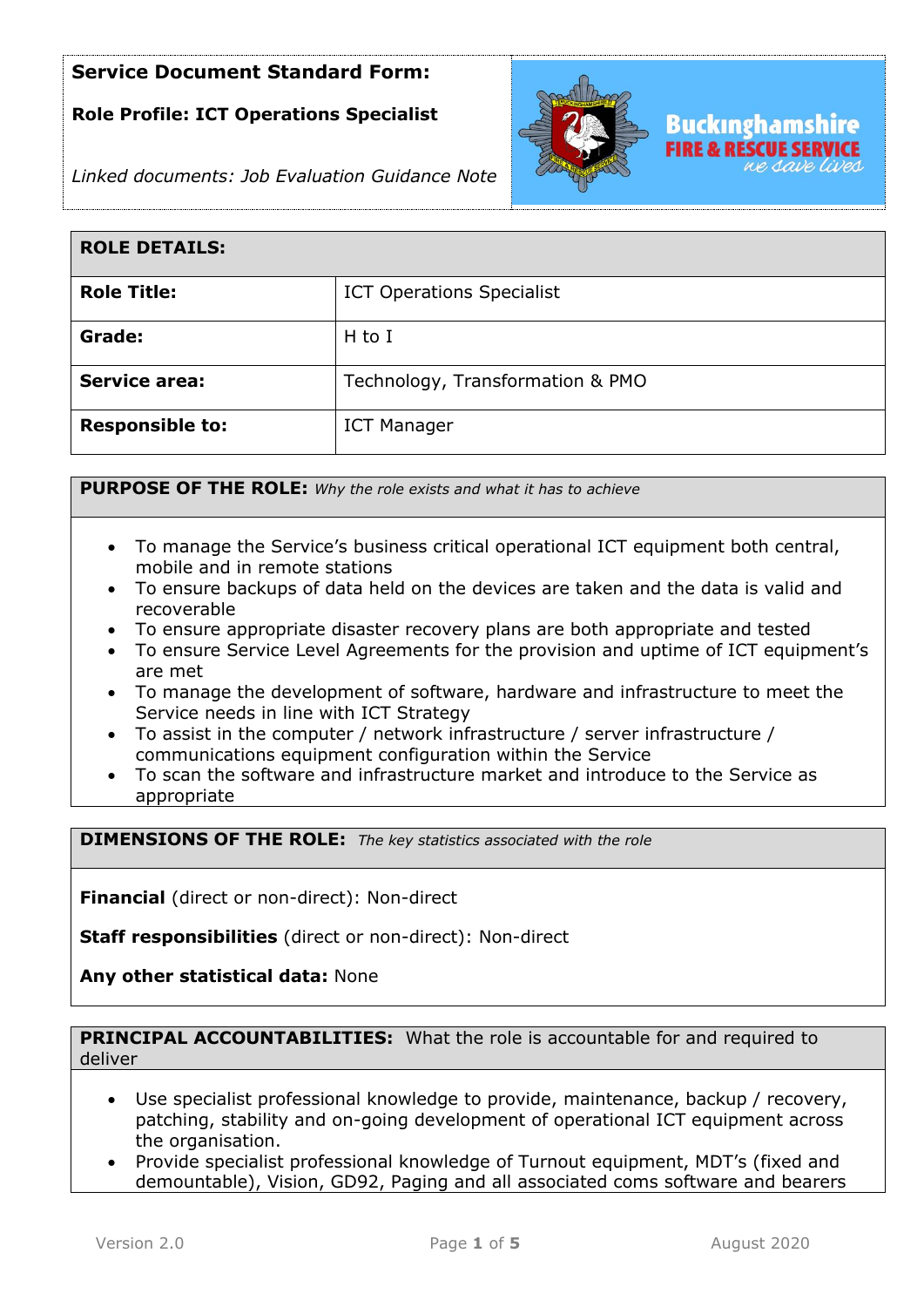### **Role Profile: ICT Operations Specialist**



*Linked documents: Job Evaluation Guidance Note*

- To manage the portfolio of user change requirements (Change Requests) for all software, hardware and infrastructure
- To work in partnership with Operations to understand current and future needs
- Use specialist professional knowledge to ensure software, hardware, infrastructure and communications are developed or procured in time and to budget, including the management of external suppliers, and achieving the required outcomes. This includes programme and project management, business change management, business process change, and solutions integration
- Use professional judgement to review ICT suppliers and solutions available on the external market and bring new proposals to the Service as appropriate
- To provide support on an on-call basis as required by the Service
- Configure software / hardware as necessary to maintain SLA's
- Experienced in the setup and running of Microsoft SCCM / In Tune to deliver services.
- Ensure operational systems are available to users at all times
- Liaise with software and service providers to resolve issues
- Use professional knowledge and judgement to provide technical solutions and advice to users and colleagues on systems, products and services that are available to them.
- To run small to large projects from start to end, meeting tight budgets and timescales
- To attend training and / or college courses and development as directed by the ICT Manager

## **DECISION MAKING:**

## **Make decisions**:

Use professional judgement to make decisions on the performance / replacement of operational ICT equipment and apply good business / ICT practice through the change management process.

## **Significant say in decisions**:

Will be expected to use professional judgement to participate in decisions affecting ICT in general within the Service.

**CONTACT WITH OTHERS:** *The frequent contact the role holder has with others and for what purpose* 

## **Internal**:

Multiple internal contacts around the performance of the systems, downtime and outages.

### **External**:

Multiple external contacts with suppliers, contractors and customer groups in a wide range of scenarios.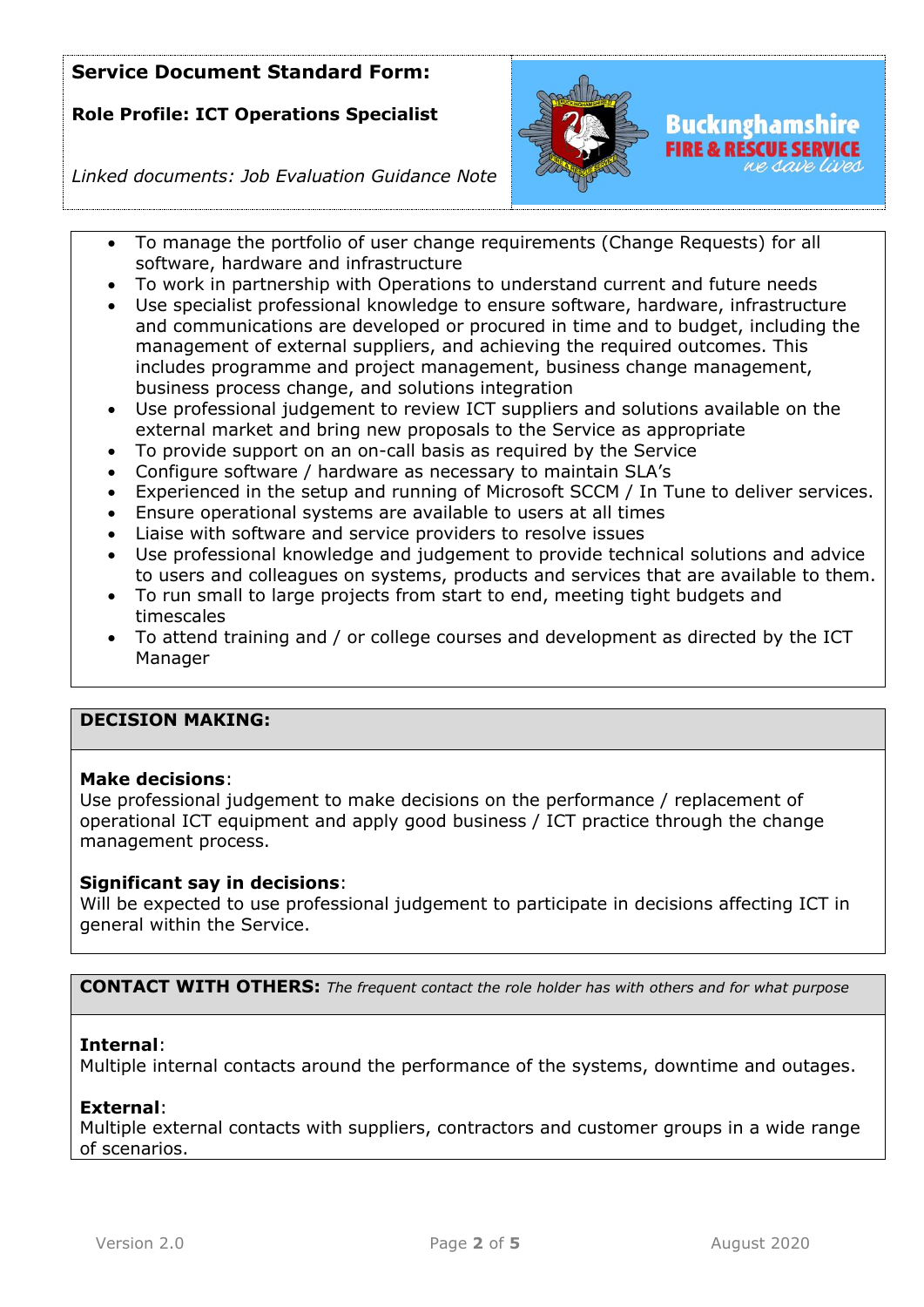# **Role Profile: ICT Operations Specialist**



*Linked documents: Job Evaluation Guidance Note*

### **PERSONAL REQUIREMENTS:**

- To participate in a programme of continuous personal and professional development relevant to the role
- To demonstrate conduct and behaviours in accordance with the Service policies, values and norms
- To comply with the Services' aims, organisational values and behaviours and their impact on this post
- To be committed to protecting and respecting the privacy of individuals and the responsible handling of personal information
- To ensure all aspects of health and safety are adhered to. Ensuring that all employees, visitors, contractors etc. within the area are following statutory requirements and Service policies and procedures
- The Service is committed to safeguarding and promoting the welfare of children and vulnerable adults, and expects all employees and volunteers to share this commitment
- To undertake, with appropriate training, the duties of other roles as required
- To mentor and coach employees as required
- To contribute to the development and implementation of relevant policies and procedures
- Attend meetings as required and submit information in appropriate formats as required
- To undertake any other duties which fall within the broad spirit, scope, levels and purpose of this role that may reasonably be required from time to time, at any location required by the Service

#### **REQUIREMENTS: Essential Criteria**

*The skills, knowledge, qualifications and training required to perform the role*

### **Qualifications & Training**:

- Microsoft certification including:
	- o Microsoft Azure
	- o Windows Server
	- o SQL Server
	- o Exchange Server
- Project management

#### **Experience**:

- Experience in the technical aspects and operational use of command and control systems
- Experience in the technical aspects and operational use of mobilising solutions
- Experience in the technical aspects and operational use of the mobile data terminals
- Managing complex operational ICT equipment
- Managing relationships with external partners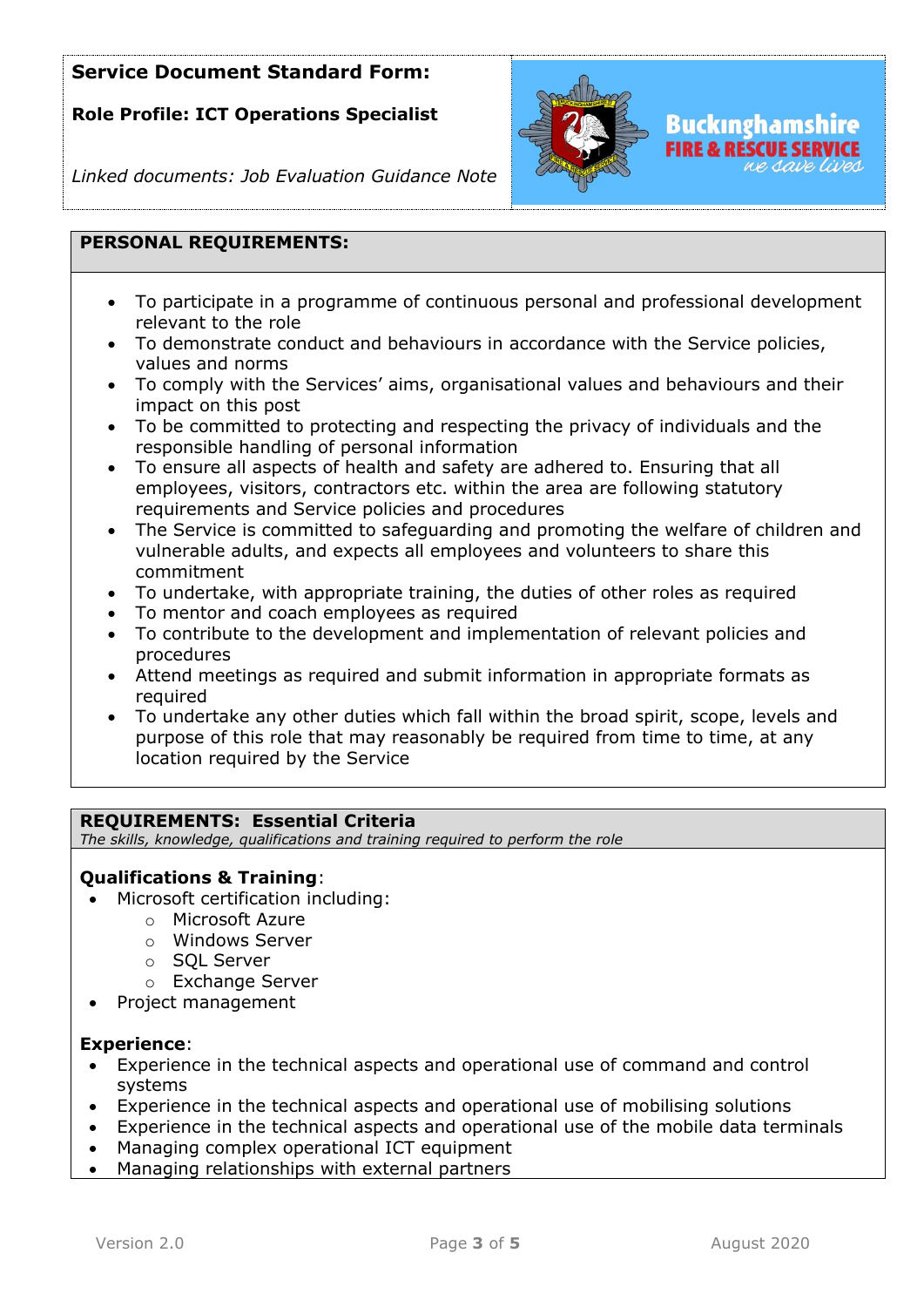## **Role Profile: ICT Operations Specialist**



*Linked documents: Job Evaluation Guidance Note*

- Managing shared resources across partner organisations
- Use of ITIL in a similar sized organisation

#### **Skills:**

- Good written and verbal communication skills
- Good project management skills
- Effectively prioritise work in line with organisational directives
- Analytical mind in order to readily diagnose the source and cause of IT systems faults
- Understanding of ICT infrastructure architecture

#### **Knowledge**:

- Professional knowledge and competence in software and infrastructure development.
- Professional knowledge and experience in Code of Connection / secure communications.
- Specialist professional knowledge of mobilising solutions
- Knowledge in the deployment of images / software utilising Microsoft SCCM / Autopilot
- Knowledge of paging systems
- Configure, update, maintain and monitor Microsoft SQL environment
- Knowledge of external ICT suppliers, solutions and products
- Knowledge of ITIL
- Understanding of TCP/IP and Telephony
- Understanding of networking and communications within an ICT environment

### **REQUIREMENTS: Desirable Criteria**

*The skills, knowledge, qualifications and training required to perform the role*

### **Qualifications & Training**:

- Microsoft Certified Professional (MCP)
- Trained in the operational use and maintenance of the Vision system
- Trained in the operational use and maintenance of Multitone Station End system
- Trained in the operational use and maintenance of Airbus MDT software

#### **Experience**:

- Managing complex operational ICT equipment in the pressure of a blue light organisation
- Managing shared resources across partner organisations
- Managing complex ICT Equipment of a blue light service
- Managing relationships with external partners within a similar sized organisation
- Extensive use of ITIL within a similar sized organisation

#### **Skills:**

- Extensive project management skills
- Configure, update, maintain and monitor Microsoft SQL
- Demonstrable excellence in the deployment of images / software utilising Microsoft SCCM / Autopilot